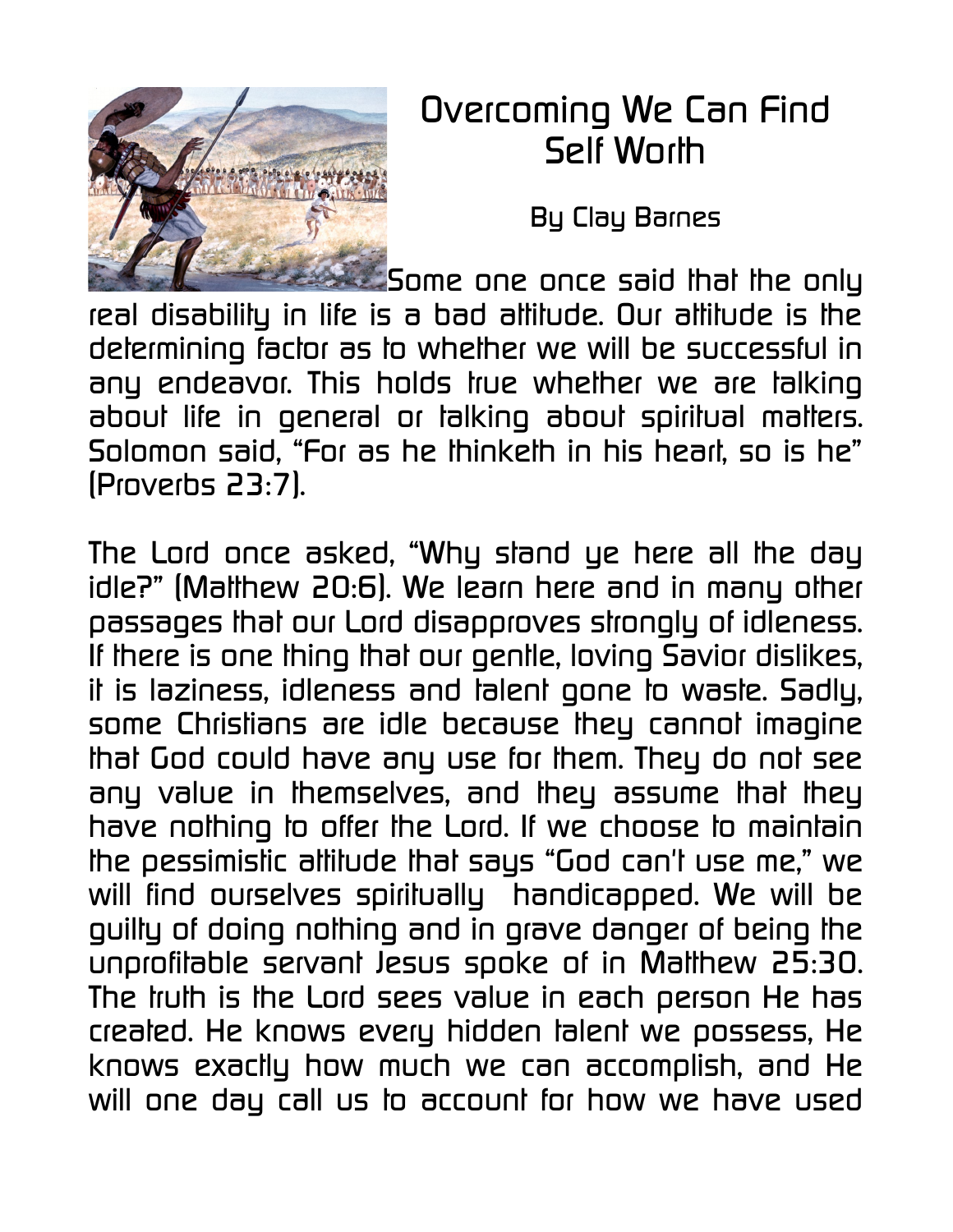the skills and talents He has given us (Matthew 25:24- 30).

Have you ever heard the saying "God don't make any trash?" God created each one of us, and each of us can be a profitable servant to Him. We can find purpose and fulfillment in being active members of the body of Christ. In Paul's letter to the Corinthians, he says that the body is made up of many members (1 Corinthians 12: 12-25). Paul emphasizes that each member, whether it be the foot, the hand, the ear or the eye, is an important part of the body. Each member of the body of Christ is useful (Ephesians 4:11-16). In order for the body to function properly, every part must function; "From whom the whole body fitly joined together and compacted by that which every joint supplieth, according to the effectual working in the measure of every part, maketh increase of the body unto the edifying of itself in love" (Ephesians 2:16). You can be a "vessel unto honour, sanctified, and meet for the master's use, and prepared unto every good work" if you will follow the wise man's advice, "Whatsoeer thy hand findeth to do, do it with thy might" (2Timothy 2:21, Ecclesiastes 9:10).

Each of us must start with an optimistic attitude, consider what we can do for the Lord and then begin doing it. Find your talents, put them to work for God and become the kind of servant who can expect to hear "well done...enter into my rest." He will reward you accordingly, "For God is not unrighteous to forget your work and